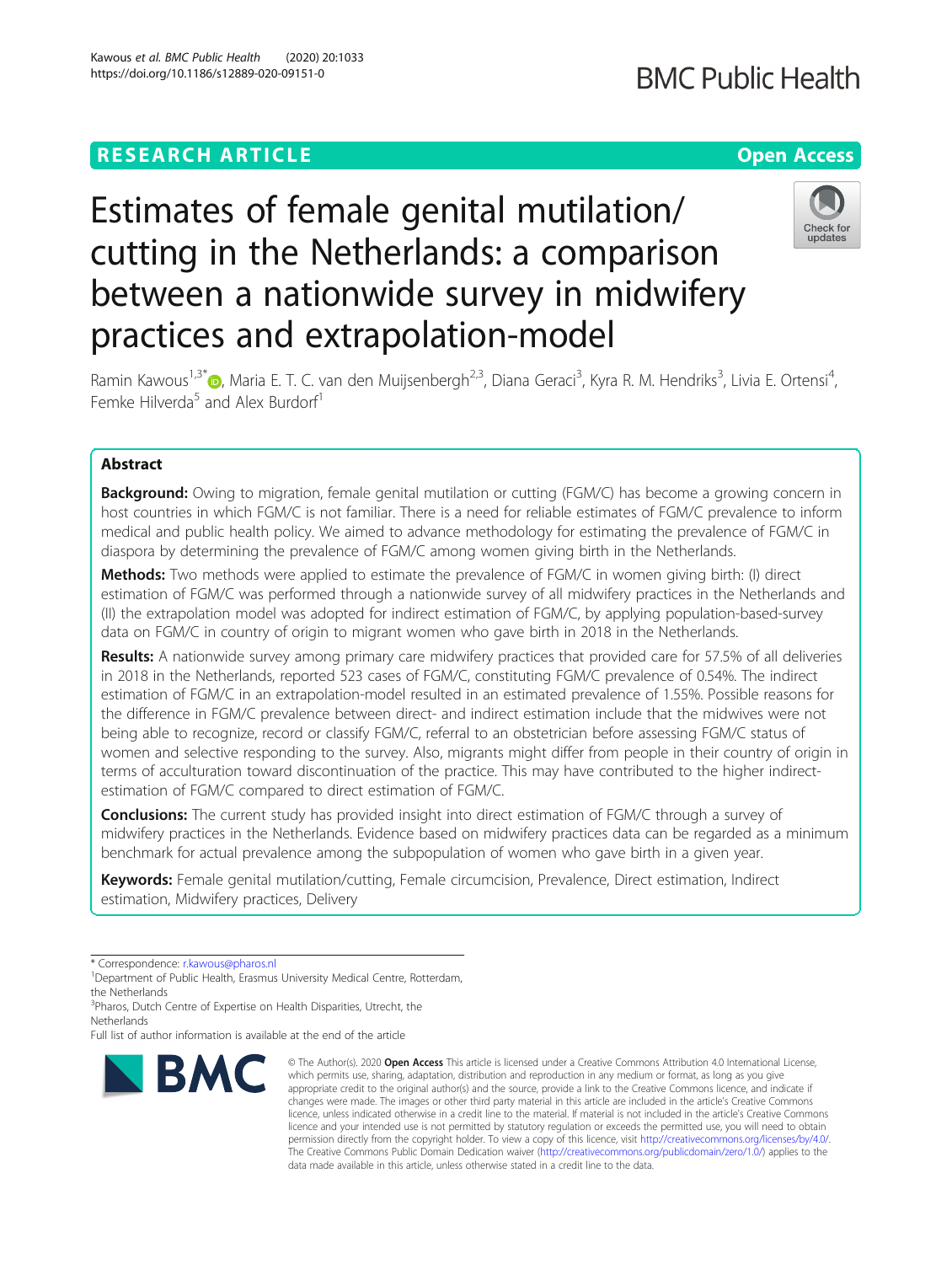#### Background

Female Genital Mutilation or Cutting (FGM/C) refers to 'all procedures involving the partial or total removal of the external female genitalia, or other injury to the female genital organs for non-medical reasons' [[1](#page-5-0)]. Four types of FGM/C are classified, ranging from clitoridectomy (the excision of the prepuce, with or without excision of part or all of the clitoris) to infibulation (the excision of part- or all of the external genitalia and stitching or narrowing of the vaginal opening) [\[1](#page-5-0)]. FGM/ C has harmful health consequences [[2](#page-5-0)–[7\]](#page-5-0), especially for women during pregnancy and childbirth [\[8](#page-5-0), [9](#page-5-0)]. Evidence shows a significant higher prevalence of 'prolonged labor, obstetric lacerations, instrumental delivery, obstetric haemorrhage and difficulty delivery' among women with FGM/C compared to women without FGM/C [\[9](#page-5-0)]. Other obstetric consequences of FGM/C include fear of childbirth, difficulty in intrapartum monitoring, difficulty in catheterization during labor, wound infection and retention of lochia [[8\]](#page-5-0). In addition to obstetric complications, infants born from women with FGM/C are at increased risk of stillbirth and early neonatal death [[8\]](#page-5-0).

FGM/C is predominantly practiced in countries in Africa, the Middle East and Asia, where it is estimated that over 200 million girls and women have undergone FGM/C [\[10](#page-5-0)]. With an increase in migration, FGM/C is now encountered in high-resource countries such as the Netherlands. It is estimated that about 41,000 girls and women are living in the Netherlands with effects of FGM/C, of whom 71% were of reproductive age [\[11](#page-5-0)]. The migration from countries where FGM/C is concentrated to non-practicing countries will even further increase [\[12,](#page-5-0) [13\]](#page-5-0). Consequently, in the near future, more and more health care providers are expected to provide care for women with FGM/C. Therefore, it is necessary to have insight into the prevalence of FGM/C, especially in the obstetric care setting.

Currently, the extrapolation-model has been widely used in high-resource countries to estimate the number of women with  $FGM/C$  [\[14\]](#page-5-0). The extrapolation-method, also known as 'indirect estimation', extrapolates information on FGM/C prevalence in countries of origin and applies country-prevalence (eventually with corrections) to female migrants in countries of destination. Although the extrapolation-model has certain advantages such as not being complex and having low costs, the model may not provide an accurate picture of the practice in diaspora [[15\]](#page-5-0), especially regarding mechanisms of migration flows selection that could lead to underestimation- or overestimation of the prevalence based on the country of origin data and changes in FGM/C practice after taking residence in country of destination that primarily affect young girls. Therefore, it is crucial to validate the robustness of indirect estimates of FGM/C through direct estimation of FGM/C.

In the Netherlands, primary-care midwives are responsible for care provision to women with low-risk of pregnancy complications. Women are referred to an obstetrician in case of complications during pregnancy or childbirth [\[16,](#page-5-0) [17\]](#page-5-0). Since 89% of pregnant women in the Netherlands visit a primary care midwifery practice at least once during their pregnancy [\[18](#page-5-0)], we choose to directly estimate the prevalence of FGM/C through a survey of midwifery practices. Pregnancy presents the midwives with a natural opportunity to examine female genitalia.

The aims of this study were (I) to estimate the prevalence of FGM/C through a nationwide survey among midwifery practices in the Netherlands, and (II) to compare this estimation with indirect estimation of FGM/C based on an extrapolation-model.

#### **Methods**

#### Direct estimation

#### Study population and design

A nationwide survey was conducted to determine the prevalence of FGM/C in primary-care midwifery practices in the Netherlands. In March 2019, a letter was sent to all these midwifery practices explaining the purpose of the study, including a questionnaire and a prepaid return envelope. The questionnaire was previewed and screened by the Royal Dutch Organization of Midwives (KNOV) and then improved before sent out. A reminder e-mail was sent 3 weeks later to practices that had not yet completed the paper questionnaire. They were given the option to complete a Web-based version of this questionnaire. Two weeks later, they were reminded by phone in case the questionnaire was not returned. In total, 503 midwifery practices were invited to participate in the survey; of these, 336 (66.8%) returned the questionnaires. Practices who did not return the questionnaire were mainly located in the largest cities (i.e., Amsterdam, Rotterdam, Den Haag). Respondents were eliminated if they did not fully answer the questionnaires, resulting in a working sample of 319 midwifery practices.

#### Measures

The questionnaire asked about (I) the number of women who received care in 2018 during pregnancy, birth giving and postpartum, (II) the number of women with FGM/C who received midwifery care in 2018, and (III) the number of women with infibulation (Type III). We did not include a question about the country of origin, because the country of origin is not routinely documented in medical records. Further, in order to reduce the possibility of recall error, respondents were asked to retrieve FGM/C cases from medical records. Since health care providers may experience difficulties in identifying and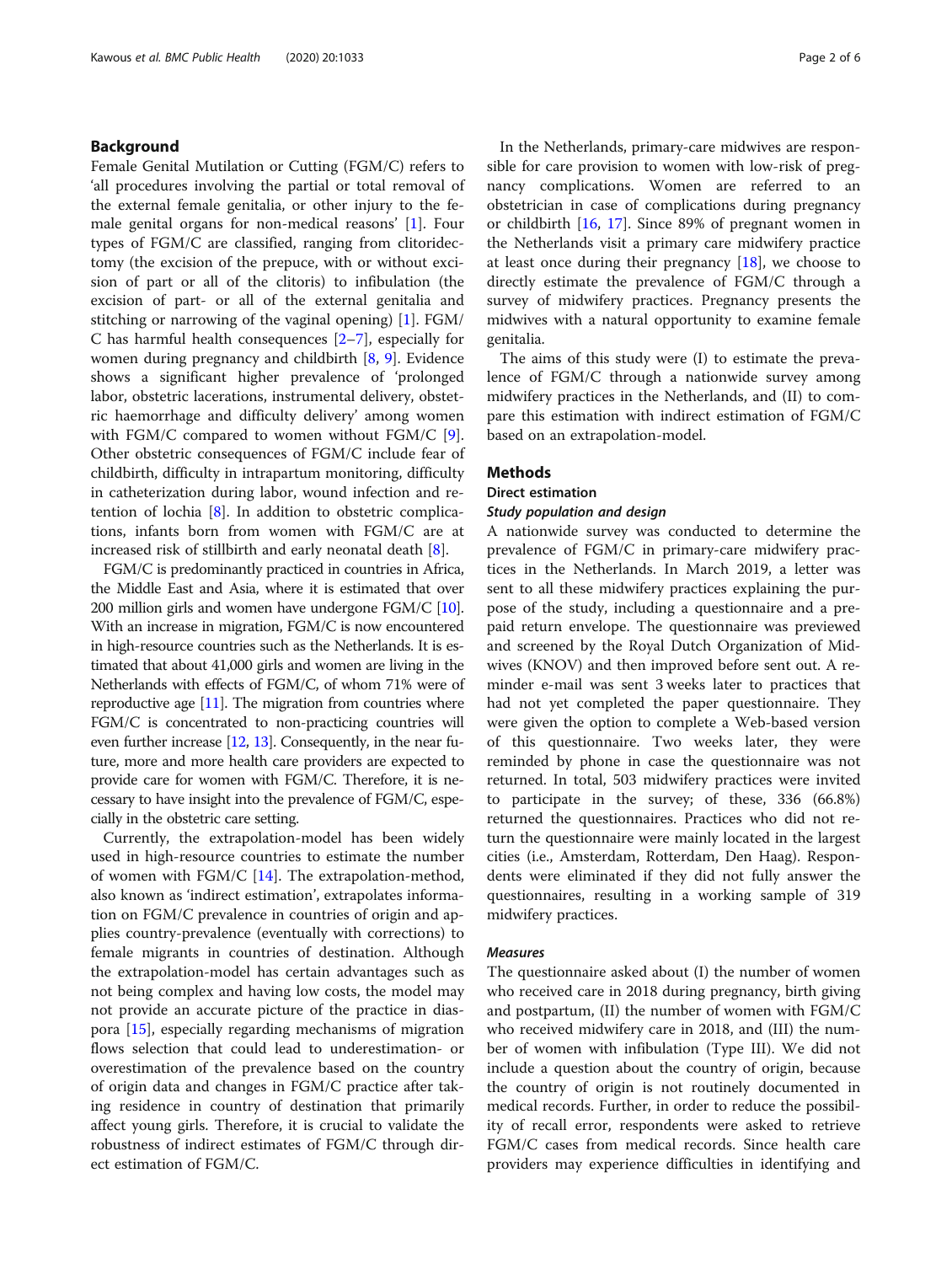recording FGM/C [[19](#page-5-0)–[21](#page-5-0)], respondents were also asked to indicate if they were certain about the number of circumcised women reported. Finally, a free-text field was included at the end of the survey to allow participants to comment on their answers if necessary.

#### Data analysis

Prevalence of FGM/C and its confidence intervals (CIs) were calculated as described by Snedecor and Cochran [[22\]](#page-5-0). Using the free-text field, some participants indicated not being able to record or retrieve FGM/C cases from medical records. Therefore, using the same procedure as described above, we analyzed whether the level of uncertainty about their assessment and data retrieval from medical records influenced the reported FGM/C prevalence per midwifery practice.

#### Indirect estimation

#### Methodological approach and study population

We regarded the indirect estimation of FGM/C as a theoretical estimation of the expected FGM/C prevalence among women giving birth. For indirect estimation of FGM/C, we adopted the extrapolation-model and its underlying procedure, as described in detail in previous work [\[11](#page-5-0)]. In this study, we combined age-specific FGM/C prevalence in the country of origin with the age composition of first-generation migrant women who gave birth in the Netherlands. When necessary, the prevalence estimates were adjusted for variations in FGM/C prevalence across regions within the country of origin.

In this study, first-generation migrants are considered girls and women who migrated from one of the 29 countries with available nationally representative information on FGM/C, whereas second-generation migrants are considered girls born in the Netherlands to at least one parent who has migrated from one of these countries [\[11,](#page-5-0) [23](#page-5-0)].

#### Data sources and data analysis

Statistics Netherlands (CBS) provided microdata on firstand second-generation women who gave birth in 2018 in the Netherlands ( $n = 4598$ ) by age, country of origin, birth place and date of arrival in the Netherlands. We excluded data from 546 first-generation women who missed information primarily regarding age and/or birth place. Unfortunately, data on 'migration background' of second-generation women ( $n = 236$ ) were also missing, consequently they were excluded from the analysis. The final analysis was performed on 3816 first-generation women who gave birth in 2018 in the Netherlands.

There is a wide variation in the prevalence of FGM/C with both within and across countries where the practice is concentrated [[24\]](#page-5-0). Therefore, adjustments were made to prevalence data to account for variation in FGM/C prevalence across regions in the country of origin. Therefore, we processed the dataset by regrouping migrant girls and women according to region within their countries of origin, using Microsoft Office Excel (2016) and IBM SPSS Statistics (version 25.0. Finally, data on the prevalence of FGM/C for countries of origin were extracted from the Demographic and Health Survey (DHS; [www.dhsprogram.com](http://www.dhsprogram.com)) and the Multiple Indicator Cluster Survey (MICS; [www.mics.unicef.org/surveys](http://www.mics.unicef.org/surveys)) country reports, which are publicly-accessible. DHS and MICS are nationally representative household surveys in low- and middle-income countries that collect information on a variety of indicators related to health, including FGM/C [[24](#page-5-0)].

#### Results

#### Direct estimation

The total study population comprised 96,932 pregnant women, including women from non-FGM/C practicing countries, who had received care in 2018 from 319 midwifery practices in the Netherlands, comprising 57.5% of all deliveries in the Netherlands in 2018. A total of 168 out of 319 (53%) midwifery practices reported providing care to women with FGM/C. In these practices a total of 523 FGM/C cases were reported, resulting in a prevalence of 0.54% (95% Confidence Interval 0.536–0.543) in about 97,000 women receiving care during pregnancy, delivery and postpartum (see Table [1\)](#page-3-0). About 32% of the 523 FGM/C cases were reported as infibulation (Type III).

Using the free-text field, some participants indicated not being able to record or retrieve FGM/C cases from medical records. As shown in Table [1,](#page-3-0) FGM/C prevalence among midwifery practices who were sure of their assessment and who were able to retrieve FGM/C cases from records was 0.76% in contrast to 1.22% of practices who were uncertain and were not able to retrieve the numbers from medical records.

#### Indirect estimation

Results from indirect estimation of FGM/C show that in 2018, 168,525 women gave birth, of whom 3816 were first-generation women whose country of origin is one of the 29 countries where FGM/C is concentrated (see Additional file [1\)](#page-4-0). Of these women, about 2614 have most probably undergone FGM/C. Also, about 40% of these women are estimated to have been infibulated. Based on these figures, the expected FGM/C prevalence in women giving birth was thus estimated at 1.55%.

#### **Discussion**

In this nationwide survey of primary-care midwifery practices on the prevalence of FGM/C, 336 of all eligible 503 practices participated, resulting in a 66.8% response,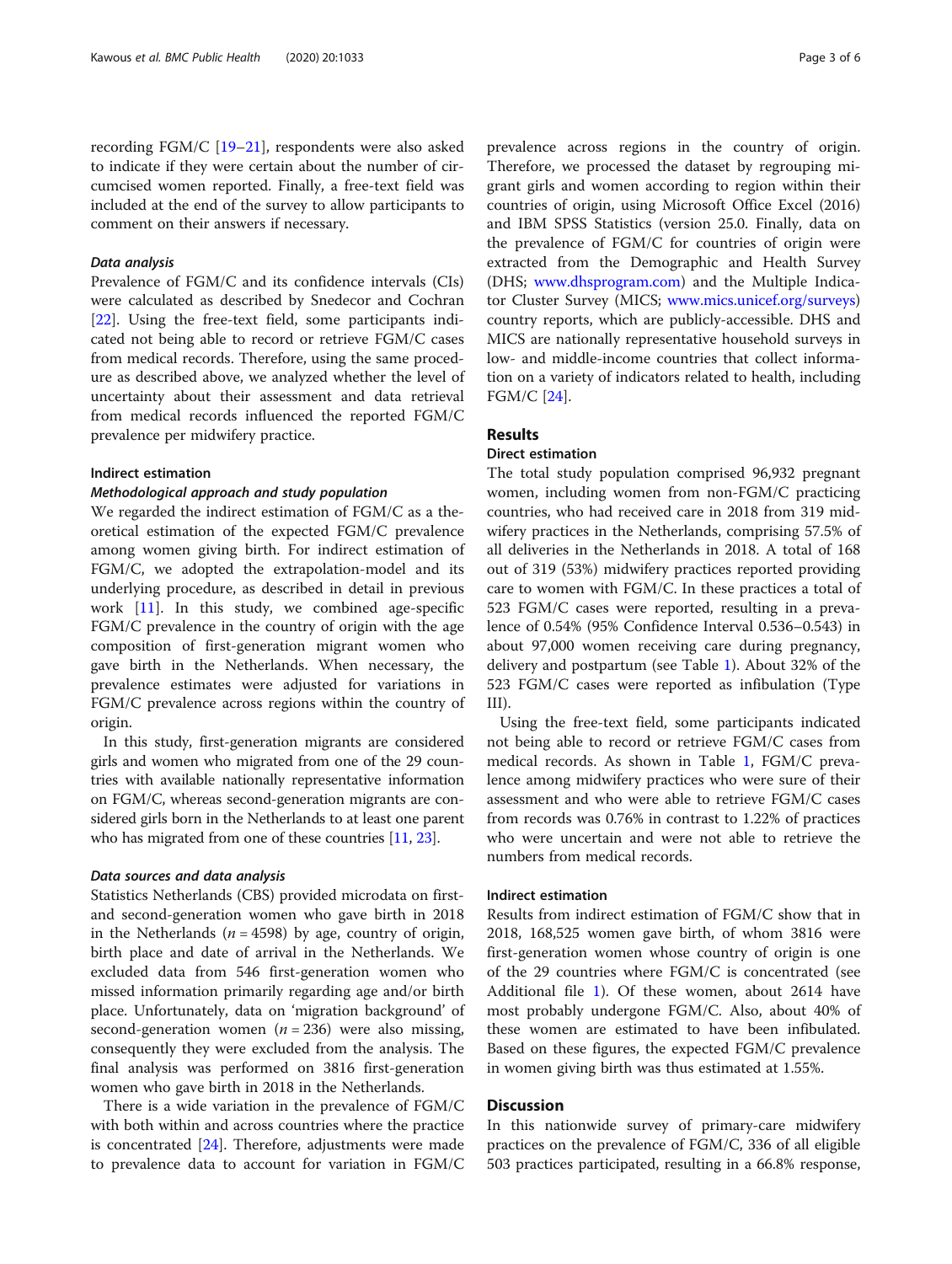|                                                   | Number of midwifery<br>practices | Number of women<br>in care | Number of cut women<br>in care | Prevalence<br>(% ) | 95% Confidence<br>Interval |
|---------------------------------------------------|----------------------------------|----------------------------|--------------------------------|--------------------|----------------------------|
| All midwifery practices                           | 319                              | 96,932                     | 523                            | 0.54               | $0.536 - 0.543$            |
| Midwifery practices with cut women 167<br>in care |                                  | 60,651                     | 522 <sup>a</sup>               | 0.86               | 0.854-0.867                |
| Certain, retrieved                                | 25                               | 26,040                     | 198                            | 0.76               | $0.751 - 0.770$            |
| Certain, unretrieved                              | 74                               | 6555                       | 38                             | 0.58               | $0.566 - 0.594$            |
| Uncertain, retrieved                              | 21                               | 9104                       | 55                             | 0.60               | $0.592 - 0.617$            |
| Uncertain, unretrieved                            | 47                               | 18.952                     | 231                            | 1.22               | 1.202-1.236                |

<span id="page-3-0"></span>Table 1 Estimated FGM/C prevalence in midwifery practices, according to certainty of recognition and retrieval medical records

<sup>a</sup>Data on 'certainty' and 'retrieval from medical records' were missing from one midwifery practice

comprising 57.5% of all deliveries in 2018 in the Netherlands. Midwives reported 523 cases of FGM/C, constituting a prevalence of 0.54%. This indicates that 5 in 1000 women were reported as having undergone some form of FGM/C. This estimate was influenced by the extent to which midwives were certain about their assessment and their ability to retrieve FGM/C cases from medical records. The indirect estimation of FGM/ C in an extrapolation-model resulted in an estimated prevalence of 1.55%.

Several reasons could explain the lower prevalence of FGM/C in midwifery practices as compared to indirect estimates of FGM/C. First, midwives reported on only 57.5% of the pregnant population in the Netherlands. Nonresponding midwives were mainly practicing in the larger urban areas (i.e., Amsterdam, Den Haag, Rotterdam). In the sensitivity analysis, we found no effect of urbanisation on the prevalence of FGM/C. Hence, the lower response in the larger cities in the Netherlands will most likely not have influenced our estimate of FGM/C prevalence. Given the lack of information regarding the countries of origin of women whose FGM/C status was provided by the midwifery practices, it was not possible to control for differences between the compositional differences between the population covered in the direct estimation exercise and data provided by the Statistics Netherlands. Second, recent studies show that health care providers experience difficulties recognizing, classifying and recording FGM/C due to, among others, demanding work schedules and insufficient awareness of FGM/C [[19](#page-5-0)–[21](#page-5-0)]. This corresponds to our findings of midwives not being able to record or retrieve FGM/C cases from medical records. Consequently, as we have demonstrated, not being able to retrieve FGM/C cases from records and uncertainty about FGM/C cases reported is associated with overestimating FGM/C cases. Therefore, in order to obtain accurate information about the occurrence of FGM/C, data regarding FGM/C should be systemically recorded in the national registration system. Finally, in the Netherlands, about 37.2% of pregnant women are referred to obstetricians during

their pregnancy  $[18]$  $[18]$ . Hence, it is possible that FGM/C status of these women was not assessed by the midwives, who are the first point of contact in the Netherlands, before referral to an obstetrician, resulting in underreporting of FGM/C cases; this could be the case especially for cut women who may experience complications.

Using the extrapolation-model, it is also possible that we have overestimated the (expected) prevalence of FGM/C in women giving birth. Evidence shows that migrants represent a selected sample of people compared to stayers at the country of origin, that may originate from upper and middle-class families supporting the discontinuation of the practice [[25](#page-5-0)]. There is evidence indicating that migration is a selective process [\[26](#page-5-0)]. Previous studies have documented that migrants are usually younger, wealthier and more educated than their counterparts in the country of origin. In many countries where FGM/C is practiced, lower age and higher levels of wealth and education or urban residence are often associated with lower occurrence of FGM/C. As a consequence, combining data on FGM/C prevalence in country of origin with data on female migrants in country of destination is likely to overestimate most country related indirect estimates of FGM/C prevalence. Although we were able to adjust for variation in the FGM/ C prevalence among regions in countries of origin and age, a future study would need to adjust FGM/C prevalence according to other components of the selection hypothesis (i.e., educational level and wealth).

To our best knowledge, only the study by Korfker et al. [\[26](#page-5-0)] is the closest to ours. In their study on the prevalence of FGM/C among women delivering in the Netherlands, they reported direct- and indirect estimates of 0.32 and 0.7%, respectively. For indirect estimation of FGM/C, the authors have combined the number of women delivering from 15 countries where FGM/C is practiced with the national prevalence of FGM/C in their countries of origin. However, the authors were not able to correct indirect estimation on the basis of women's birth places and ages upon arrival in the Netherlands, which may have resulted in under- or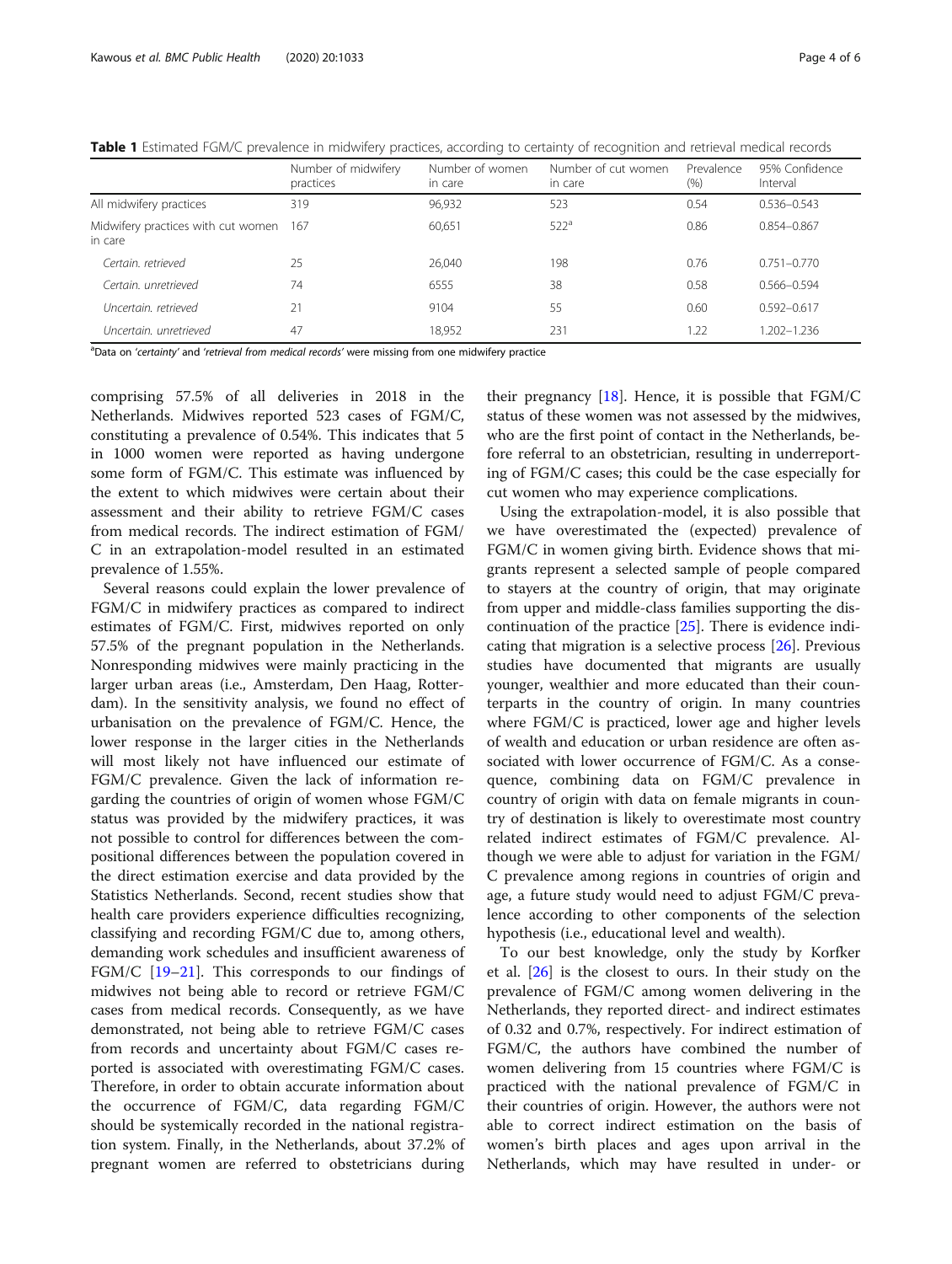<span id="page-4-0"></span>overestimation of FGM/C. In contrast, adjustments were made in the current study to account for variation in FGM/C prevalence among regions in the country of origin and age upon arrival in the Netherlands, possibly providing a more accurate prevalence estimate. Nonetheless, indirect estimation of FGM/C has methodological limitations, including possible inaccuracy of estimation, for instance, related to the process of social, geographical and selection of migrants [\[15](#page-5-0)]. Furthermore, in our survey about 32% of FGM/C cases were classified as infibulation, while in the study by Korfker et al. [[26\]](#page-5-0) slightly higher prevalence of infibulation was found (40%). No other studies were found in the literature, it is therefore difficult to compare our findings with studies in other settings or other population groups.

Direct estimation of FGM/C is regarded as the preferred approach to estimate the prevalence of FGM/C in diaspora [[15](#page-5-0)]. The current study has provided insight into direct estimation of FGM/C through a survey of midwifery practices in the Netherlands. Evidence based on midwifery practices data can be regarded as a minimum benchmark for the actual prevalence among the subpopulation of women who gave birth in a given year. The shortcomings of our direct estimation are inherent to its retrospective design, and the possible inaccuracies of FGM/C cases reported due to recall error. Despite these limitations, the present study still provides robust evidence of the presence of women with FGM/C in the Netherlands.

#### Conclusions

In the present study, we aimed to estimate the prevalence of FGM/C through a survey of midwifery practices in the Netherlands. Midwives reported 523 cases of FGM/C, constituting a prevalence of 0.54%. This suggests that 5 in 1000 women were reported as having undergone some form of FGM/C. Evidence based on midwifery practices data can be regarded as a minimum benchmark for actual prevalence among the subpopulation of women who gave birth in a given year. Our findings underline the importance of appropriate healthcare for those who have undergone FGM/C. Therefore, capacity building for healthcare professionals such as midwives and the implementation of guidelines on the management of FGM/C, which are currently being developed by the Dutch Society of Obstetrics and Gynaecology (NVOG), should be priorities in the Netherlands.

#### Supplementary information

Supplementary information accompanies this paper at [https://doi.org/10.](https://doi.org/10.1186/s12889-020-09151-0) [1186/s12889-020-09151-0](https://doi.org/10.1186/s12889-020-09151-0).

Additional file 1. Demographic Health Survey (DHS) and Multiple Indicator Cluster Survey (MICS) data: country of origin, source and year of publication, overall prevalence and the prevalence of Type III; and

Statistics Netherlands dataset on first-generation women giving birth; and estimated numbers of cut women giving birth by Type III.

#### Abbreviations

FGM/C: Female Genital Mutilation or Cutting; KNOV: Royal Dutch Organization of Midwives; CBS: Statistics Netherlands; DHS: Demographic and Health Survey; MICS: Multiple Indicator Cluster Survey

#### Acknowledgments

The authors extend their gratitude to Neda Bayat (assistance and review of this manuscript), Emily Allwood, Mieke Aitink and Dineke Korfker (advice).

#### Authors' contributions

RK contributed to the conception and design of the study, acquisition of the data, statistical analyses and interpretation of the data, drafting of the manuscript, and gave final approval for submission of the manuscript. AB contributed to the conception and design of the study, statistical analyses and interpretation of the data, drafting of the manuscript, and gave final approval for submission of the manuscript. MVDM, DG, KRMH, LO and FH contributed to the conception and design of the study, drafting of the manuscript, and gave final approval for submission of the manuscript. All authors have read and approved the manuscript.

#### Funding

This research was funded by the Ministry of Health Welfare and Sport of the Netherlands (VWS, Grant no 326523), ([https://www.government.nl/ministries/](https://www.government.nl/ministries/ministryof-health-welfare-and-sport) [ministryof-health-welfare-and-sport](https://www.government.nl/ministries/ministryof-health-welfare-and-sport)). The funder had no role in study design, data collection and analysis, decision to publish, or preparation of the manuscript.

#### Availability of data and materials

The DHS and MICS data used in this paper are publicly available on the respective websites [\(www.dhsprogram.com](http://www.dhsprogram.com); [www.mics.unicef.org/surveys](http://www.mics.unicef.org/surveys)). Data on the number of women who gave birth in the Netherlands and data regarding the nationwide survey of midwifery practices on the prevalence of FGM/C cannot be shared because of privacy concerns and legal restrictions on data containing sensitive (health) information. Data are available from the Ethics Committee (contact via the Medical Ethics Committee Erasmus MC at + 31 107033625 or at [metc@erasmusmc.nl](mailto:metc@erasmusmc.nl)) for researchers who meet the criteria for access to confidential data.

#### Ethics approval and consent to participate

The present study was conducted according to the principles of the Declaration of Helsinki. This study was classified as not being subject to the rules laid down in the Medical Research Involving Human Subjects Act (also known by its Dutch abbreviation WMO) by the Medical Ethics Committee (MEC) of the Erasmus Medical Centre Rotterdam, which means that no further ethical approval was required as the study was retrospective and did not involve disclosure of any patient information and privacy (MEC-2018- 2216).

#### Consent for publication

Not applicable.

#### Competing interests

The authors have declared that no competing interests exist. LO is an Editorial Board member for BMC Public Health, but had no role in the editorial process.

#### Author details

<sup>1</sup>Department of Public Health, Erasmus University Medical Centre, Rotterdam, the Netherlands. <sup>2</sup>Department of Primary and Community Care, Radboud University Medical Centre, Nijmegen, the Netherlands. <sup>3</sup>Pharos, Dutch Centre of Expertise on Health Disparities, Utrecht, the Netherlands. <sup>4</sup>Department of Statistical Sciences "Paolo Fortunati", Alma Mater Studiorum - University of Bologna, Bologna, Italy. <sup>5</sup>Department of Socio-Medical Sciences, Erasmus School of Health Policy and Management, Erasmus University Rotterdam, Rotterdam, the Netherlands.